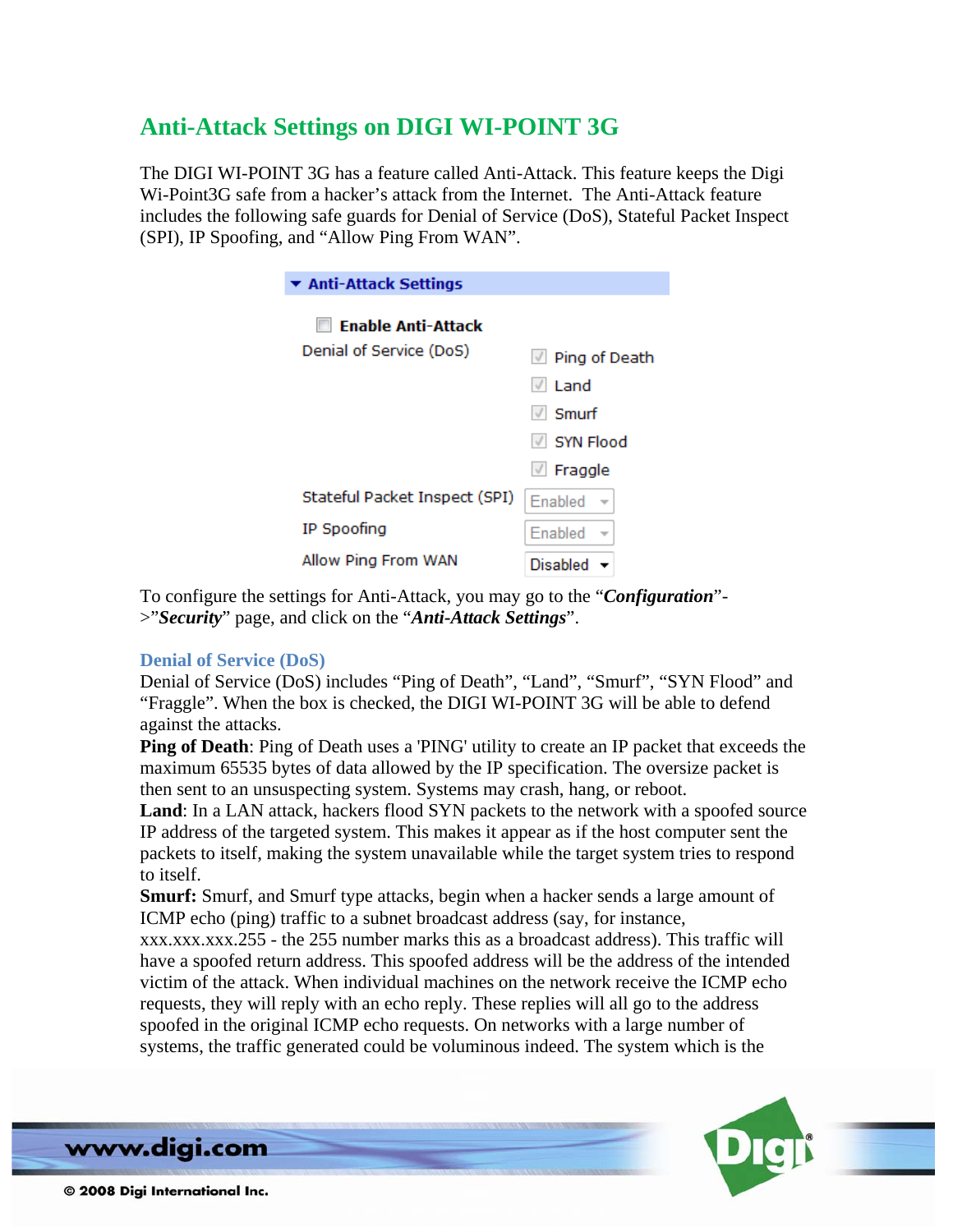victim of the attack (as indicated by the spoofed IP address) quickly becomes overwhelmed by incoming traffic, and will almost certainly lose connectivity to the Internet.

**SYN Flood:** SYN attack floods a targeted system with a series of SYN packets. Each packet causes the targeted system to issue a SYN-ACK response, while the targeted system waits for the ACK that follows the SYN-ACK, it queues up all outstanding SYN-ACK responses on what is known as a backlog queue. SYN-ACKs are moved off the queue only when an ACK comes back or when an internal timer (which is set a relatively long intervals) terminates the TCP three-way handshake. Once the queue is full, the system will ignore all incoming SYN requests, making the system unavailable for legitimate users.

**Fraggle:** The Fraggle DoS attack is essentially based on the same concept as the Smurf attack (namely that generating huge amounts of network traffic will disable a machine or cause it to lose connectivity to the Internet), but uses UDP instead of ICMP. Although it is not as serious as some other attacks of this type, it will still generate a huge amount of network traffic. Here is how it works: a hacker is armed with a list of broadcast addresses, to which he/she sends spoofed UDP packets. Usually the packets are directed to port 7 on the target machines, which is the echo port. Other times, it is directed to the chargen port (a port that generates a number of characters when queried). Sometimes a hacker is able to set up a loop between the echo and chargen ports, generating all that much more network traffic.

### **Stateful Packet Inspect (SPI)**

Stateful Packet Inspection is a smarter form of packet filtering, which inspects headers of network "packets." it blocks any packet arriving at the securityservices claiming to be a solicited response.

### **IP Spoofing**

 Many DoS attacks also use IP Spoofing as part of their attack. IP Spoofing may be used to break into systems, to hide the hacker's identity, or to magnify the effect of the DoS attack. IP Spoofing is a technique used to gain unauthorized access to computers by tricking a router or security services into thinking that the communications are coming from within the trusted network. To engage in IP Spoofing, a hacker must modify the packet headers so that it appears that the packets originate from a trusted host and should be allowed through the router or security services.

# **Allow Ping from WAN**

By default, DIGI WI-POINT 3G will drop the ping requests from the Internet, and it will not response to those request. Some of the attacks are performed by sending lots of fast ping with different size packets, if the router responses to these requests, it will use a lot of resources. If you want to ping the router from the Internet to see if the router is reachable or not, you would set this option to "*Enabled*". This assumes that the mobile carrier allows you to ping the mobile IP.



www.digi.com

© 2008 Digi International Inc.